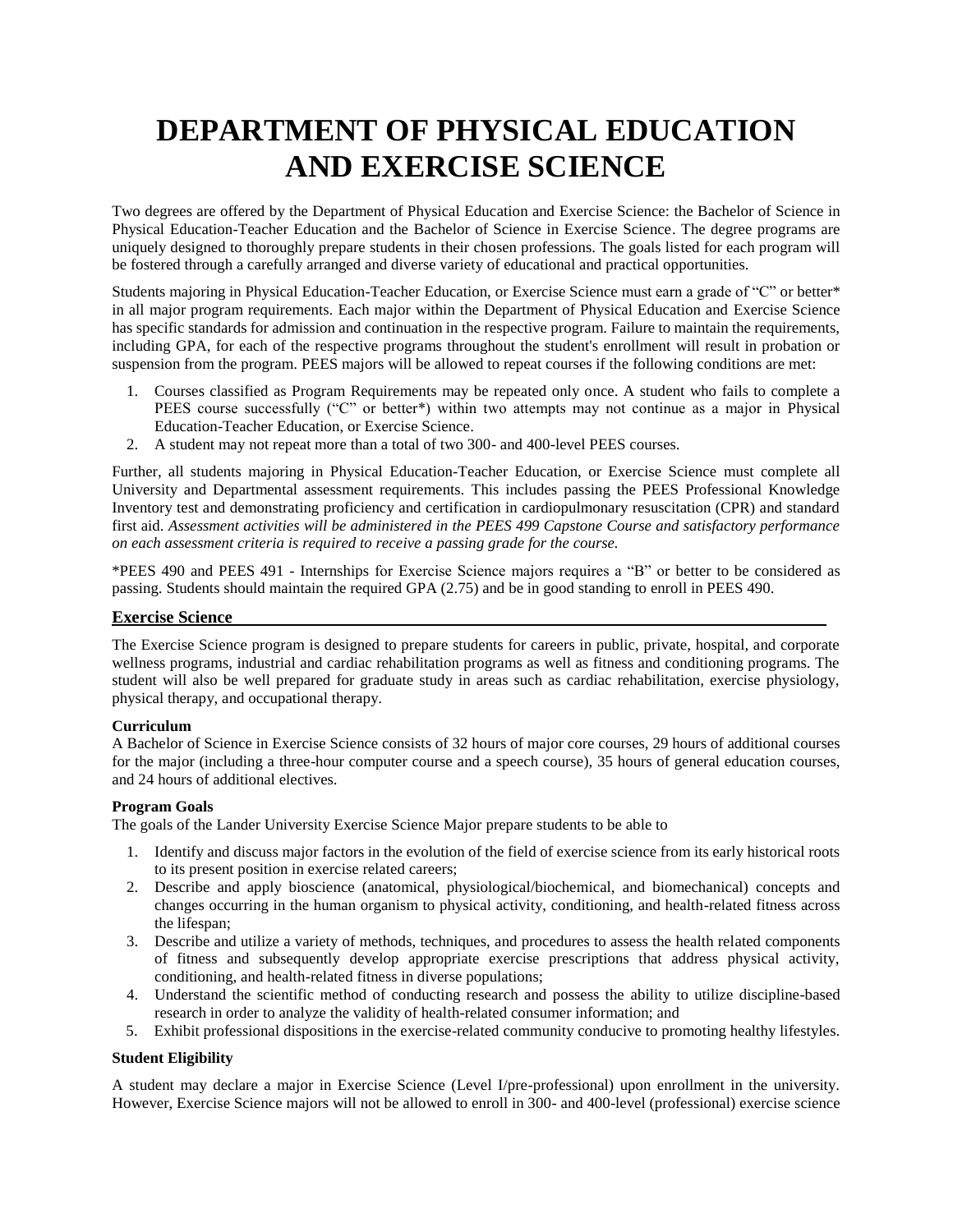courses until they have been formally accepted into Level II (professional) of the Exercise Science Program. Students may be admitted into Level II of the Exercise Science Program at Lander University provided the following criteria are met:

- 1. Submission of a completed Exercise Science Program Application that can be downloaded from the website or obtained from the Director of the Exercise Science Program.
- 2. Completion of a minimum of 30 credit hours of coursework including PEES 175 (2 credits), PEES 202 (3 credits), PEES 210\* (4 credits), and PEES 219 (3 credits).
- 3. A minimum cumulative Lander grade point average (GPA) of 2.75 on a 4.0 scale.
- 4. Successfully complete a SC SLED check.

Students applying for admission must submit application materials by the first Monday of October, February, or June (depending on class standing) to the Director of the Exercise Science Program. Those who are denied admission to Level II of the Exercise Science Program may re-submit their application materials upon successful completion of all admission requirements.

#### **Transfer and Second Degree Students**

Transfer and second-degree students will be considered for admission to Level II of the Exercise Science Program upon the completion of the above admission criteria. The Exercise Science Program screening committee reserves the right to determine what (if any) coursework from other colleges and universities will be accepted toward satisfaction of these requirements.

#### **Program Requirements**

Students who are admitted to Level II of the Exercise Science Program will be subject to ongoing evaluation. To continue in good standing, students must maintain a minimum cumulative Lander GPA of 2.75. A student who fails to maintain any of the above requirements will be given one semester (probationary period) to re-establish compliance with the requirement(s) before being withdrawn from the program (suspension). Students withdrawn from the program as a result of suspension will not be allowed to enroll in any upper-level exercise science courses but will be allowed to repeat courses if the following conditions are met:

- **1.** Courses classified as Program Requirements may be repeated **only once.** A student who fails to complete a PEES course successfully ("C" or better\*\*) within two attempts **may not continue as a major in Exercise Science.**
- **2.** A student **may not repeat more than a total of two 300- and 400-level PEES courses.**
- **3.** Students should maintain the required GPA (2.75) and be in good standing to enroll in PEES 490.

A student can only be on probation one time. In the case that a student is suspended from the program and is then reinstated, a subsequent failure to maintain standards will result in suspension and not another probation.

\*PEES 210 may be substituted with BIOL 202 for Physical/Occupational Therapy concentrations. \*\*PEES 490 and PEES 491 (Internships) require a "B" or better to be considered as passing. Students should maintain the required GPA (2.75) and be in good standing to enroll in PEES 490.

# **Physical Education Teacher Certification**

The Bachelor of Science in Physical Education-Teacher Education (K-12) prepares a student for teaching careers in the public schools. The Physical Education-Teacher Education (K-12) is guided by the National Association of Sport and Physical Education (NASPE) and the Council for the Accreditation of Educator Preparation (CAEP), The National Council for Accreditation of Teacher Education (NASPE/NCATE) standards for beginning physical education teachers and aligned with Lander University's conceptual framework for teacher education.

#### **Accreditation**

The Physical Education-Teacher Education (K-12) major is recognized and accredited by NASPE/NCATECAEP.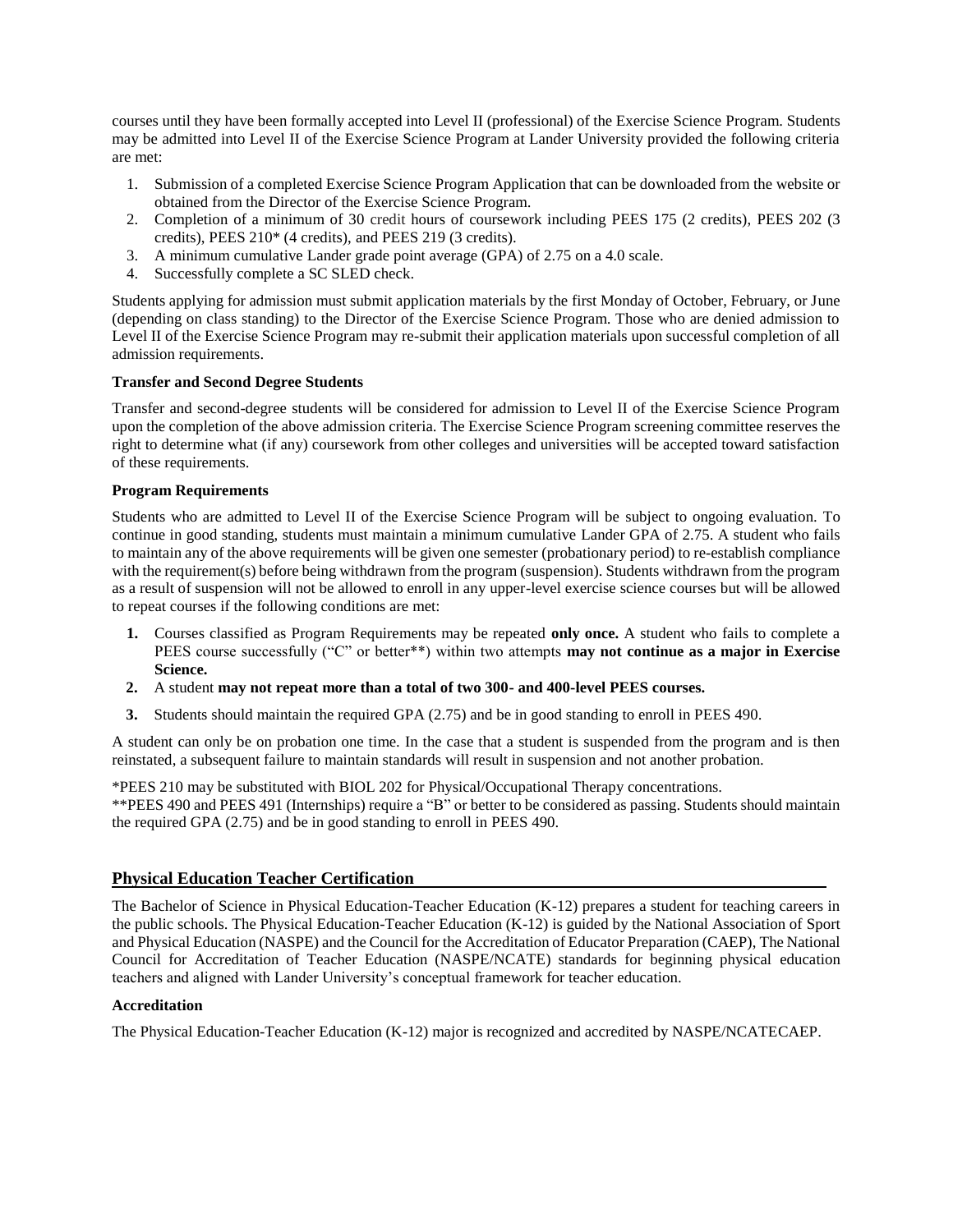# **Curriculum**

A Bachelor of Science in Physical Education-Teacher Education (K-12) consists of 47 hours of major core courses, 22 hours of additional courses for the major (including a three-hour computer course), 18.5 hours of teacher certification requirements, and 35 hours of general education courses.

#### **Program Goals**

The goals of the Lander University Physical Education-Teacher Education Major prepare students to be able to

- 1. Identify and discuss major factors in the evolution of the field of Physical Education-Teacher Education from its early historical roots to its present position in the teaching profession;
- 2. Describe and apply bioscience (anatomical, physiological/biochemical, and biomechanical) concepts and changes occurring in the human organism to skillful movement, physical activity, conditioning, and fitness across the lifespan;
- 3. Identify, develop, and utilize a variety of instructional methods and assessment strategies that address the diverse cognitive, psychomotor, and affective learning needs of all students;
- 4. Describe knowledge of and apply experiences in planning, implementing, and assessing/evaluating a total school program of physical education in accordance with approved national/state content standards and the state physical education assessment program; and
- 5. Exhibit professional dispositions in the physical education community that promote active, lifelong learners.

#### **Student Eligibility**

#### **Students enrolled in Secondary (History, English, Chemistry, Mathematics) or PK-12 (PE, Art, Music):**

#### **Initial Level (First Year)**

- 1. Participate in initial Advising and Induction.
- 2. Take PRAXIS Core or exempt with 22 ACT or 1100 SAT score.
- 3. Demonstrate professional behaviors and dispositions\* at all times.
- 4. Maintain a 3.0 GPA in all professional courses; achieve a grade of "B" or higher in each field experience; achieve a grade of "C" or higher in all EDUC, ECED, and SPED courses (see catalog for further details, including each department's GPA requirements within the specific content area).

# **Provisional Level (Second Year)**

- 1. Complete Initial Level requirements.
- 2. Complete a SLED check.
- 3. Demonstrate professional behaviors and dispositions\* at all times.
- 4. Obtain a minimum 2.75 GPA on Lander coursework; maintain a 3.0 GPA in all professional courses; achieve a grade of "B" or higher in each field experience; achieve a grade of "C" or higher in all EDUC, and SPED courses (see catalog for further details, including each department's GPA requirements within the specific content area).
- 5. Pass PRAXIS Core or exempt with 22 ACT or 1100 SAT score.
- 6. Successfully complete an (April) oral interview with Teacher Education faculty.
- 7. Successfully complete other reviews as required by departments in specific content areas.

#### **Formal Level (Third Year)**

- 1. Complete Provisional Level requirements.
- 2. Demonstrate professional behaviors and dispositions\* at all times.
- 3. Obtain a minimum 2.75 GPA on Lander coursework; maintain a 3.0 GPA in all professional courses; achieve a grade of "B" or higher in each field experience; achieve a grade of "C" or higher in all EDUC, and SPED courses (see catalog for further details, including each department's GPA requirements within the specific content area).
- 4. Successfully complete departmental requirements for PRAXIS II.
- 5. Successfully complete other departmental requirements, reviews, projects, or milestones.

# **Candidate Level (Fourth Year)**

- 1. Complete Formal Level requirements.
- 2. Complete FALS requirements before student teaching semester.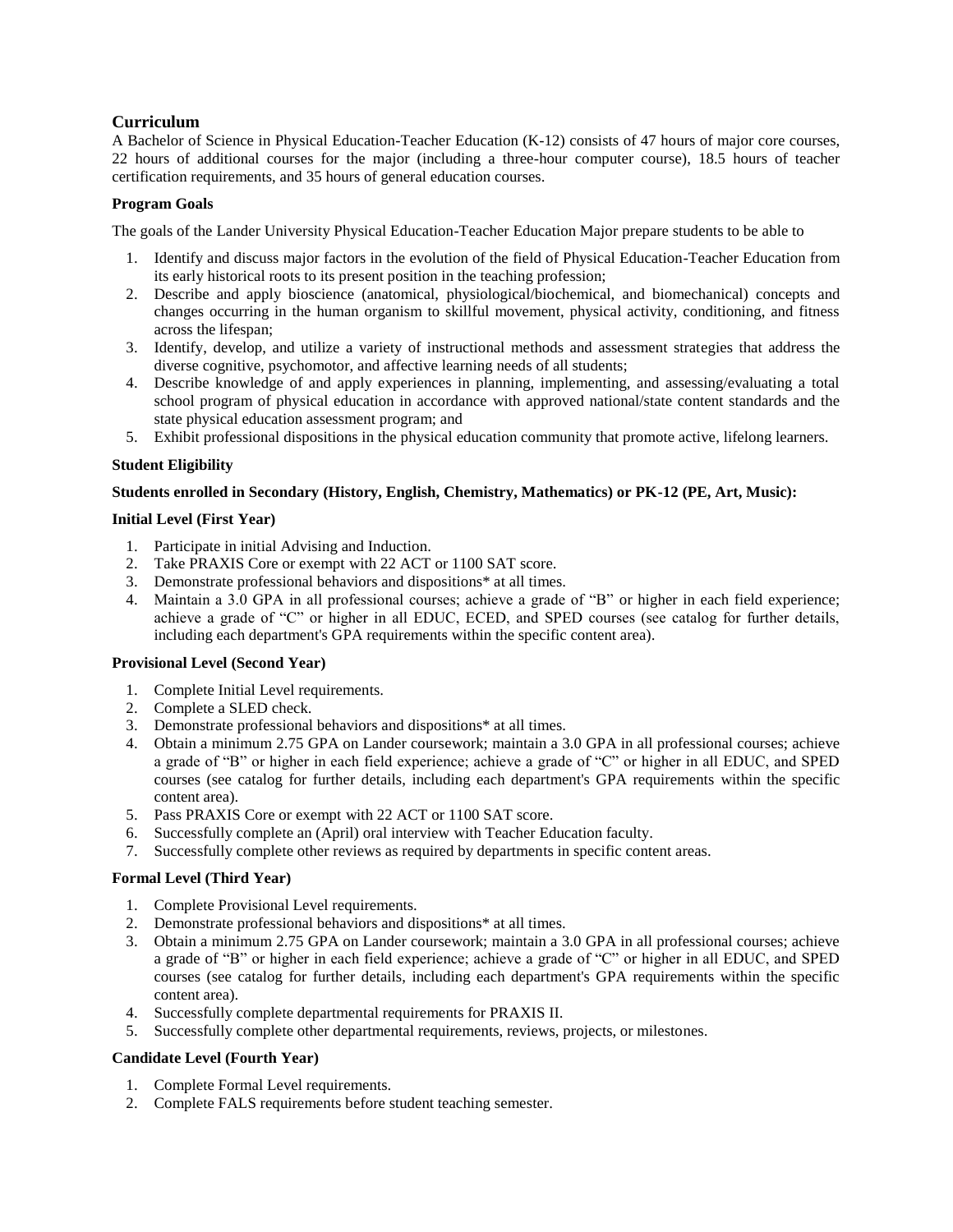- 3. Enter candidacy with formal admission to the teacher education program.
- 4. Demonstrate professional behaviors and dispositions\* at all times.
- 5. Obtain a minimum 2.75 GPA on Lander coursework; maintain a 3.0 GPA in all professional courses; achieve a grade of "B" or higher in each field experience; achieve a grade of "C" or higher in all EDUC, and SPED courses (see catalog for further details, including each department's GPA requirements within the specific content area).
- 6. Successfully complete departmental requirements for PRAXIS II.
- 7. Successfully complete other departmental requirements, reviews, projects, or milestones.

Students not meeting one or more of the requirements will not progress to Candidate Status.

\*In order to ensure the quality of the Teacher Education program, Teacher Candidates who exhibit unacceptable dispositions may be removed from the program. Procedures for candidate removal are outlined within the Department of Teacher Education handbook.

Failure to maintain the above requirements, including GPA, throughout the student's enrollment will result in probation or suspension from the program. PETE majors will be allowed to repeat courses if the following conditions are met:

- 1. Courses classified as Program Requirements may be repeated only once. A student who fails to complete a PEES course successfully ("C" or better\*) within two attempts **may not continue as a Physical Education major.**
- 2. A student **may not repeat more than a total of two 300- and 400-level PEES courses.**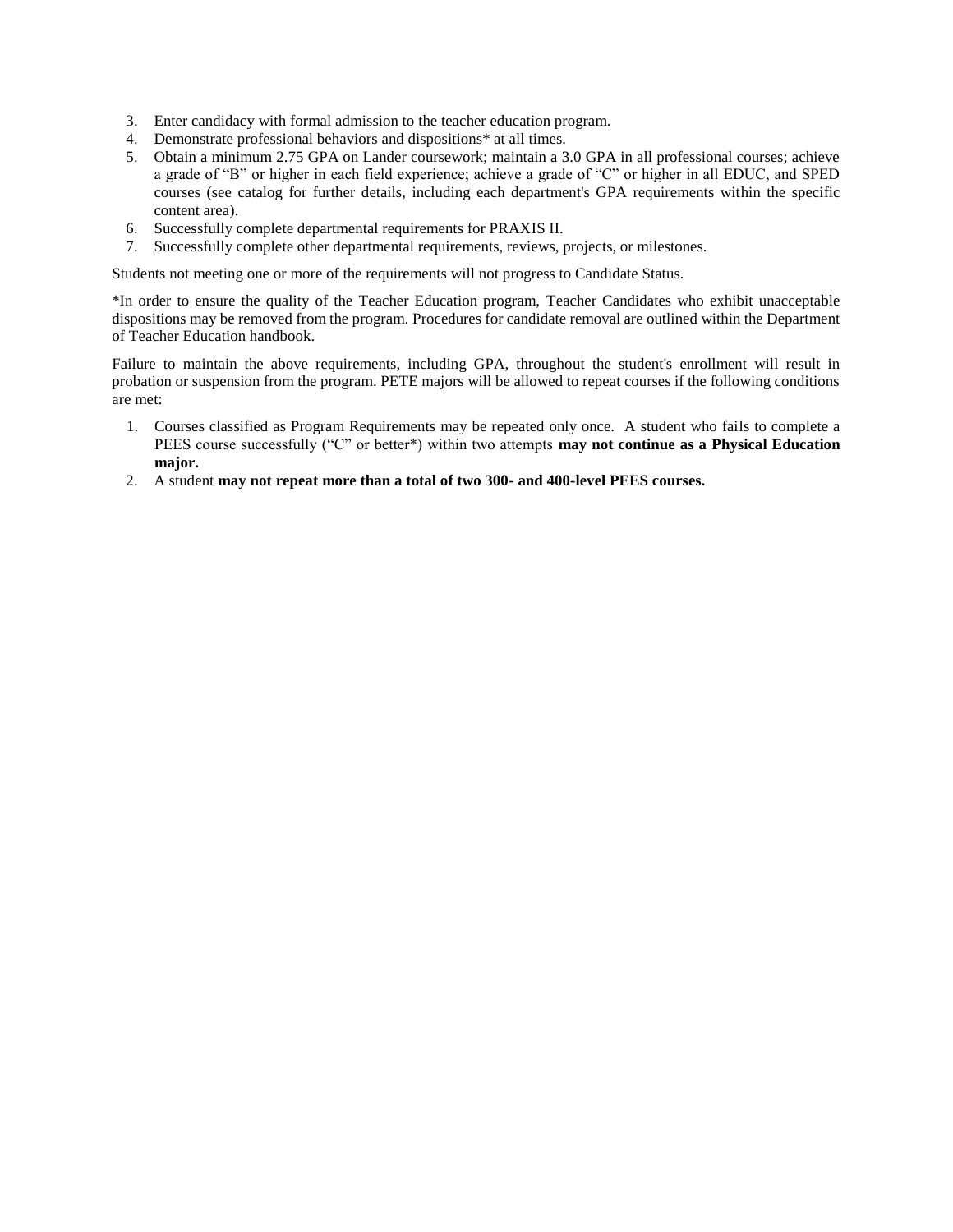# **2021-2022 PROGRAM REQUIREMENTS**

# **DEGREE: BACHELOR OF SCIENCE MAJOR: EXERCISE SCIENCE**

|                                        |                                                                                                                                                                                                                                                                                                                           | Credit Hours   |  |  |
|----------------------------------------|---------------------------------------------------------------------------------------------------------------------------------------------------------------------------------------------------------------------------------------------------------------------------------------------------------------------------|----------------|--|--|
|                                        | UNIVERSITY REQUIREMENT                                                                                                                                                                                                                                                                                                    |                |  |  |
| FALS 101: Fine Arts and Lecture Series |                                                                                                                                                                                                                                                                                                                           |                |  |  |
|                                        | <b>GENERAL EDUCATION REQUIREMENTS</b><br>(For approved courses, see the General Education: www.lander.edu/gen-ed.)                                                                                                                                                                                                        |                |  |  |
|                                        | A. Core Academic Skills (9 hours)                                                                                                                                                                                                                                                                                         |                |  |  |
|                                        | ENGL 101: Writing and Inquiry I                                                                                                                                                                                                                                                                                           | 3              |  |  |
|                                        | ENGL 102: Writing and Inquiry II<br><sup>1</sup> Mathematics                                                                                                                                                                                                                                                              | 3<br>3         |  |  |
|                                        |                                                                                                                                                                                                                                                                                                                           |                |  |  |
| В.                                     | <b>Humanities and Fine Arts</b><br>(6 hours selected from 2 different disciplines)                                                                                                                                                                                                                                        | 6              |  |  |
|                                        | C. <sup>1</sup> Behavioral and Social Perspectives                                                                                                                                                                                                                                                                        | 6              |  |  |
|                                        | (6 hours selected from 2 different disciplines)                                                                                                                                                                                                                                                                           |                |  |  |
|                                        | D. Scientific and Mathematical Reasoning                                                                                                                                                                                                                                                                                  |                |  |  |
|                                        | (7 hours selected from 2 different disciplines, 1 lab science required)                                                                                                                                                                                                                                                   |                |  |  |
|                                        | MATH 211: Statistical Methods I                                                                                                                                                                                                                                                                                           | 3              |  |  |
|                                        | <sup>1</sup> Laboratory Science                                                                                                                                                                                                                                                                                           | 4              |  |  |
| Е.                                     | Founding Documents of the United States (3 hours)                                                                                                                                                                                                                                                                         | 3              |  |  |
|                                        | HIST 111: United States History to 1877 or                                                                                                                                                                                                                                                                                |                |  |  |
|                                        | POLS 101: American National Government                                                                                                                                                                                                                                                                                    |                |  |  |
| F.                                     | <b>World Cultures</b>                                                                                                                                                                                                                                                                                                     | 3              |  |  |
| G.                                     | <b>LINK 101</b> : Leadership, Involvement, Networking and Knowledge (1 hour)                                                                                                                                                                                                                                              | 1              |  |  |
|                                        | LINK 101 is required of all new transfer students who have earned less than<br>24 credit hours of college-level work and all first-time freshmen.                                                                                                                                                                         |                |  |  |
|                                        | TOTAL GENERAL EDUCATION REQUIREMENTS                                                                                                                                                                                                                                                                                      | 35             |  |  |
|                                        | If all of the General Education requirements are met and/or waived, and the credit<br>hours do not add up to at least 30, the General Education requirements are not<br>complete. If below 30, additional General Education courses from any category<br>must be taken until the total hours add up to at least 30 hours. |                |  |  |
|                                        | <b>MAJOR PROGRAM CORE REQUIREMENTS</b>                                                                                                                                                                                                                                                                                    |                |  |  |
|                                        | PEES 175: Wellness for Life                                                                                                                                                                                                                                                                                               | 2              |  |  |
|                                        | PEES 210: Anatomy and Physiology of Human Movement or<br><sup>1</sup> BIOL 202: Human Anatomy                                                                                                                                                                                                                             | 4              |  |  |
|                                        | PEES 219: Historical and Philosophical Principles of Physical Education<br>and Exercise Science                                                                                                                                                                                                                           | 3              |  |  |
|                                        | PEES 310: Kinesiology and Exercise Biomechanics                                                                                                                                                                                                                                                                           | 4              |  |  |
|                                        | PEES 311: Physiology of Exercise                                                                                                                                                                                                                                                                                          | $\overline{4}$ |  |  |
|                                        | PEES 341: Research Techniques                                                                                                                                                                                                                                                                                             | 3              |  |  |
|                                        | PEES 362: Exercise Testing and Prescription for Healthy Populations                                                                                                                                                                                                                                                       | $\mathfrak 3$  |  |  |
|                                        | PEES 406: Clinical Exercise Physiology                                                                                                                                                                                                                                                                                    | $\mathfrak{Z}$ |  |  |
|                                        | PEES 490: Internship I                                                                                                                                                                                                                                                                                                    | $\mathfrak{Z}$ |  |  |
|                                        | PEES 491: Internship II                                                                                                                                                                                                                                                                                                   | 3              |  |  |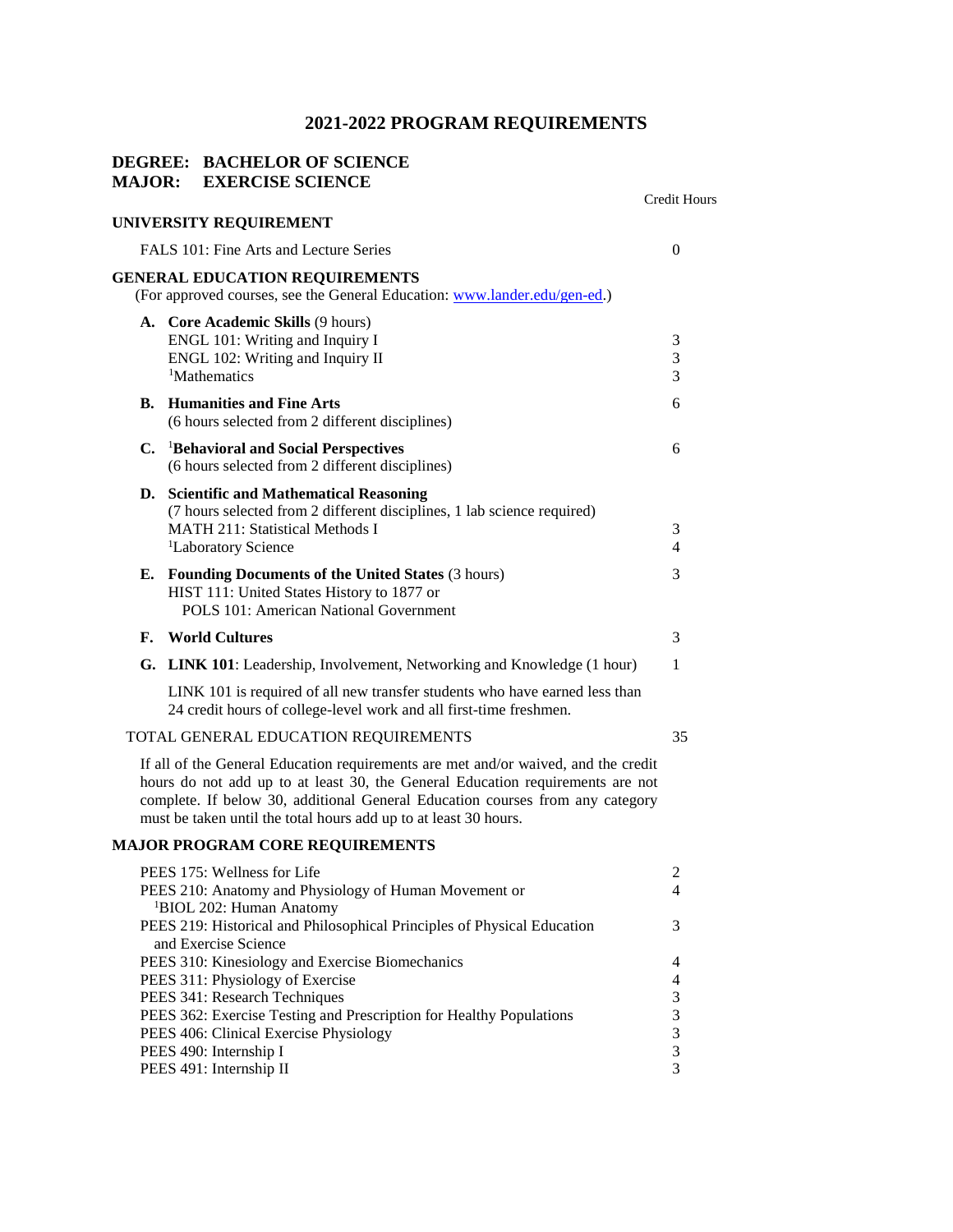#### **MAJOR PROGRAM ADDITIONAL REQUIREMENTS**

| PEES 144: Beginning Weight Training                                                                                                                                                            |    |
|------------------------------------------------------------------------------------------------------------------------------------------------------------------------------------------------|----|
| PEES 100-Level Sport/Fitness                                                                                                                                                                   |    |
| PEES 100-Level Sport/Fitness                                                                                                                                                                   |    |
| PEES 202: Personal Health and Health Promotion                                                                                                                                                 | 3  |
| PEES 283: Introduction to Exercise Science                                                                                                                                                     |    |
| PEES 300: Theories of Coaching, or PEES 424: Sports Psychology                                                                                                                                 | 3  |
| PEES 308: Organization and Administration of Exercise-Related Professions                                                                                                                      | 3  |
| PEES 326: Nutrition for Health and Performance                                                                                                                                                 | 3  |
| PEES 330: Physiological Adaptations to Aging                                                                                                                                                   | 3  |
| PEES 402: Principles of Strength and Conditioning                                                                                                                                              | 3  |
| PEES 499: Professional Concerns Seminar                                                                                                                                                        |    |
| CIS 101: Computer Fundamentals                                                                                                                                                                 | 3  |
| SPCH 101: Speech Fundamentals                                                                                                                                                                  | 3  |
| TOTAL MAJOR PROGRAM REQUIREMENTS                                                                                                                                                               | 61 |
| <b>ADDITIONAL ELECTIVES</b>                                                                                                                                                                    | 24 |
| Students following the Pre-AT/OT/PT concentration should speak with an advisor<br>in the PEES department regarding the specific electives required to meet the Pre-<br>AT/OT/PT prerequisites. |    |

TOTAL FOR BS DEGREE 120

- All Exercise Science majors must earn a "C" or better in all Major Program Core Requirements, all Major Program Additional Requirements and PEES 175.
- <sup>1</sup>Students following the Pre-Athletic Training (AT), Occupational Therapy (OT) or Physical Therapy (PT) concentration should take PSYC 101, MATH 121, BIOL 111, and BIOL 202. Students not following the Pre-AT/OT/PT concentration may take any general education course that satisfies each of the general education requirements for the University and may take either PEES 210 or BIOL 202 for the core requirement.
- PEES 210 or BIOL 202 is a prerequisite for admission into Level II of the Exercise Science program, along with a minimum cumulative Lander GPA of 2.75.
- Students majoring in Exercise Science who are also interested in Pre-AT/OT/PT should see 4-year major guides for recommended courses and the order in which to take them.
- Coursework must include at least 30 credit hours earned at 300-level or above, of which 12 credit hours must be in the major.

See 4-year major guides for recommended order in which to take courses <https://www.lander.edu/academics/registrars-office/resources/major-guides>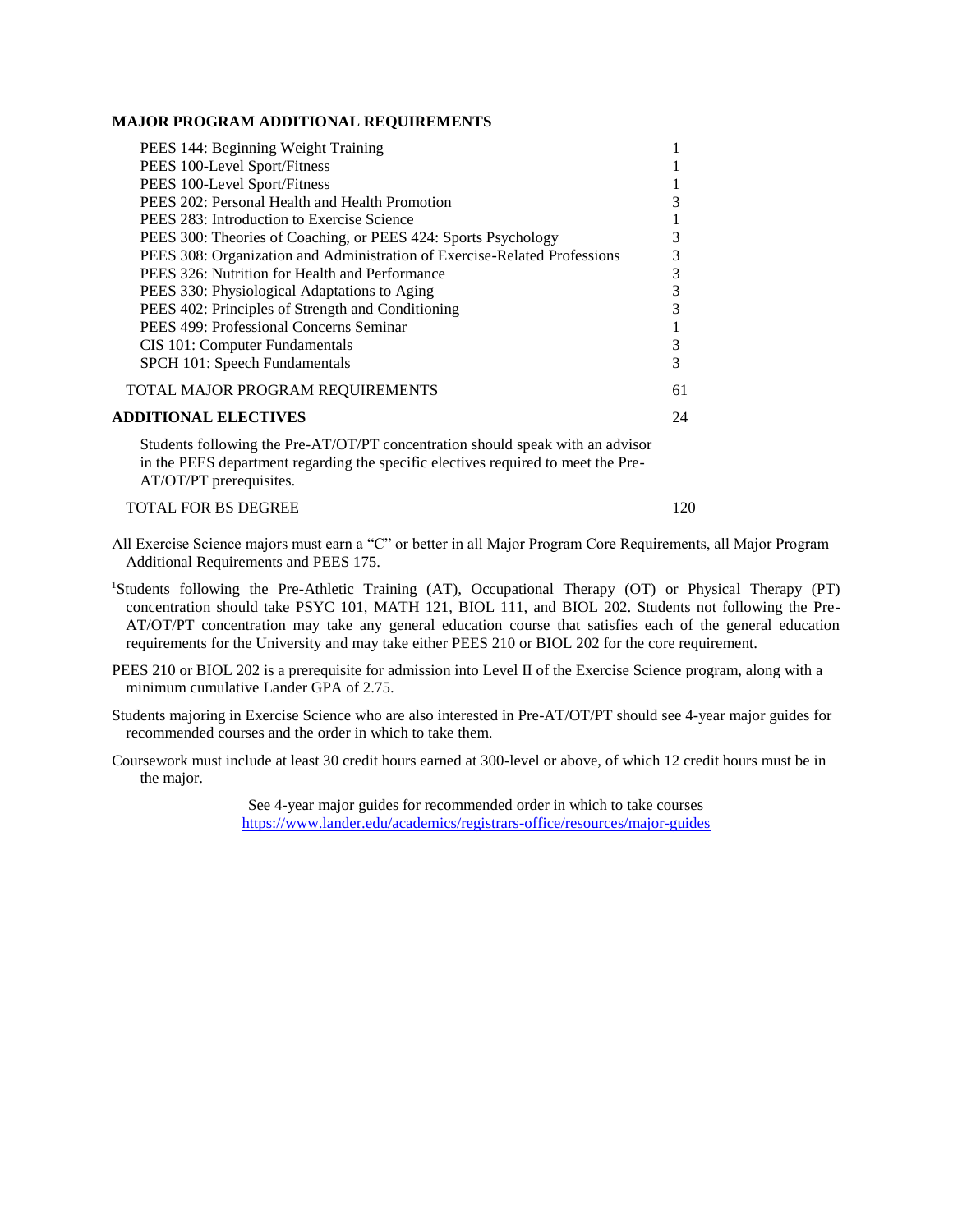# **2021-2022 PROGRAM REQUIREMENTS**

| <b>DEGREE:</b><br><b>MAJOR:</b> |                                                                                 | <b>BACHELOR OF SCIENCE</b><br>PHYSICAL EDUCATION<br><b>CERTIFICATION: K-12 TEACHER CERTIFICATION</b>                                                                                                                                                                                                                      |                     |  |  |  |
|---------------------------------|---------------------------------------------------------------------------------|---------------------------------------------------------------------------------------------------------------------------------------------------------------------------------------------------------------------------------------------------------------------------------------------------------------------------|---------------------|--|--|--|
|                                 | UNIVERSITY REQUIREMENT                                                          |                                                                                                                                                                                                                                                                                                                           | <b>Credit Hours</b> |  |  |  |
|                                 | FALS 101: Fine Arts and Lecture Series<br>$\overline{0}$                        |                                                                                                                                                                                                                                                                                                                           |                     |  |  |  |
|                                 |                                                                                 | <b>GENERAL EDUCATION REQUIREMENTS</b><br>(For approved courses, see the General Education: www.lander.edu/gen-ed.)                                                                                                                                                                                                        |                     |  |  |  |
|                                 | A. Core Skills (9 hours)<br>ENGL 101: Writing and Inquiry I                     | ENGL 102: Writing and Inquiry II<br>Mathematics (MATH 101 or MATH 121)                                                                                                                                                                                                                                                    | 3<br>3<br>3         |  |  |  |
|                                 | <b>B.</b> Humanities and Fine Arts                                              | (6 hours selected from 2 different disciplines)                                                                                                                                                                                                                                                                           | 6                   |  |  |  |
|                                 | <b>PSYC 101</b>                                                                 | C. Behavioral and Social Perspectives<br>(6 hours selected from 2 different disciplines)<br>Behavioral and Social Perspectives General Education Course                                                                                                                                                                   | 3<br>3              |  |  |  |
|                                 | <b>MATH 211: Statistical Methods I</b>                                          | D. Scientific and Mathematical Reasoning<br>(7 hours selected from 2 different disciplines, 1 lab science required)<br>Lab Science (PSCI 111 recommended)                                                                                                                                                                 | 3<br>4              |  |  |  |
|                                 |                                                                                 | <b>E.</b> Founding Documents of the United States (3 hours)<br>HIST 111: United States History to 1877, or<br>POLS 101: American National Government                                                                                                                                                                      | 3                   |  |  |  |
| F.                              | <b>World Cultures</b>                                                           |                                                                                                                                                                                                                                                                                                                           | 3                   |  |  |  |
|                                 |                                                                                 | G. LINK 101: Leadership, Involvement, Networking and Knowledge (1 hour)                                                                                                                                                                                                                                                   | 1                   |  |  |  |
|                                 |                                                                                 | LINK 101 is required of all new transfer students who have earned less than<br>24 credit hours of college-level work and all first-time freshmen.                                                                                                                                                                         |                     |  |  |  |
|                                 |                                                                                 | TOTAL GENERAL EDUCATION REQUIREMENTS                                                                                                                                                                                                                                                                                      | 35                  |  |  |  |
|                                 |                                                                                 | If all of the General Education requirements are met and/or waived, and the credit<br>hours do not add up to at least 30, the General Education requirements are not<br>complete. If below 30, additional General Education courses from any category<br>must be taken until the total hours add up to at least 30 hours. |                     |  |  |  |
|                                 |                                                                                 | <b>MAJOR PROGRAM CORE REQUIREMENTS</b>                                                                                                                                                                                                                                                                                    |                     |  |  |  |
|                                 | PEES 175: Wellness for Life                                                     | PEES 210: Anatomy and Physiology of Human Movement<br>PEES 219: Historical and Philosophical Principles of Physical Education                                                                                                                                                                                             | 2<br>4<br>3         |  |  |  |
|                                 | and Exercise Science<br>PEES 226: Motor Development<br>PEES 228: Motor Learning | *PEES 305: Measurement and Evaluation<br>PEES 310: Kinesiology and Exercise Biomechanics                                                                                                                                                                                                                                  | 3<br>3<br>3<br>4    |  |  |  |
|                                 | PEES 311: Physiology of Exercise                                                | *PEES 318: Instructional Aspects of Physical Education                                                                                                                                                                                                                                                                    | 4<br>3              |  |  |  |
|                                 |                                                                                 | *PEES 320: Teaching Methods for Elementary Physical Education                                                                                                                                                                                                                                                             | 3                   |  |  |  |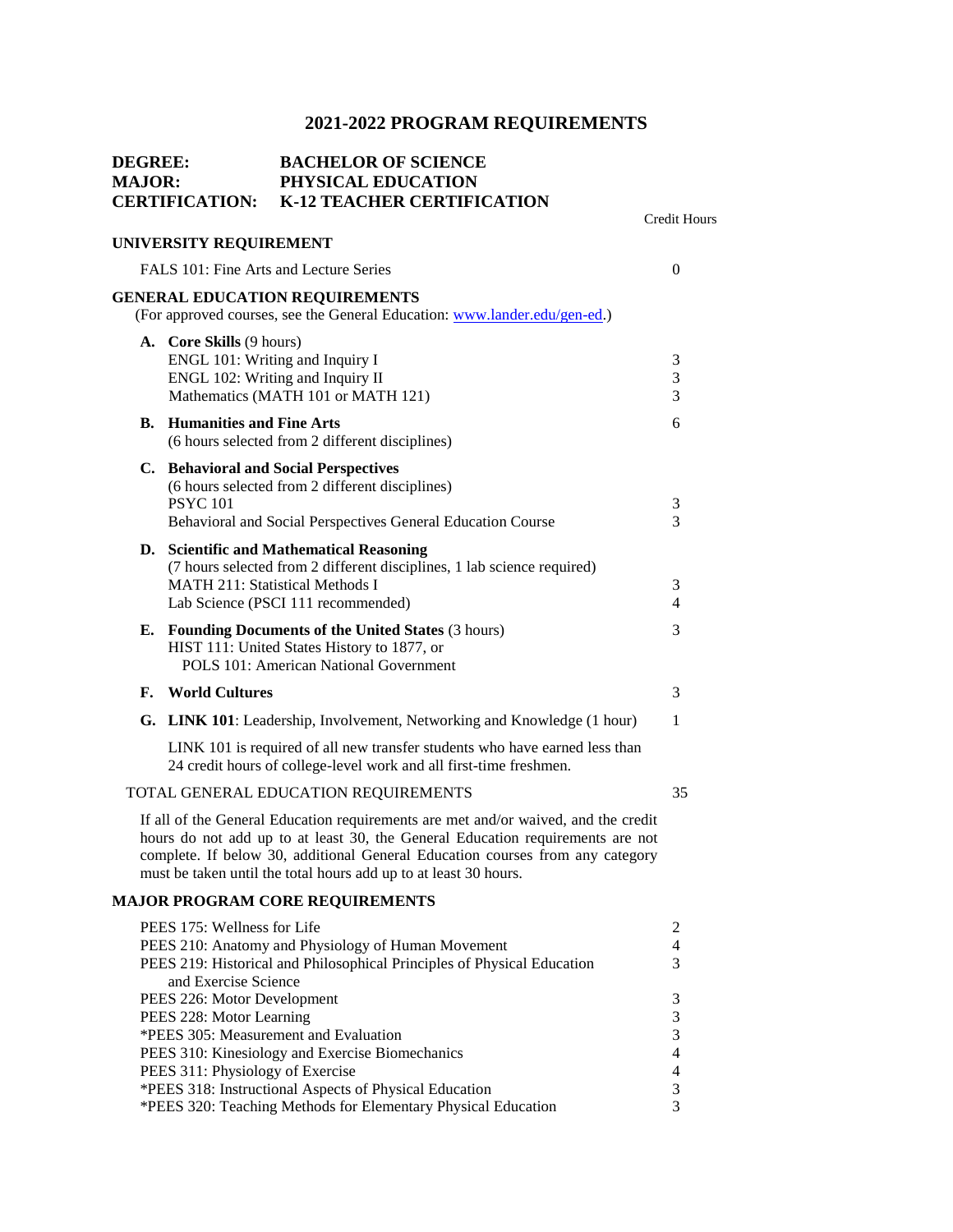| *PEES 329: Field Experience II<br>*PEES 402: Principles of Strength and Conditioning<br>*PEES 420: Physical Education for Special Populations<br>*PEES 422: Secondary Methods of Instruction<br>*PEES 429: Field Experiences III | 1<br>3<br>3<br>3<br>$\mathbf{1}$                   |
|----------------------------------------------------------------------------------------------------------------------------------------------------------------------------------------------------------------------------------|----------------------------------------------------|
| *PEES 451: Programmatic Concerns in Teaching Physical Education<br>PEES 499: Professional Concerns Seminar                                                                                                                       | 3<br>1                                             |
| <b>MAJOR PROGRAM ADDITIONAL REQUIREMENTS</b><br>PEES 144: Beginning Weight Training                                                                                                                                              | 1                                                  |
| PEES 100-Level Sport/Fitness<br>PEES 100-Level Sport/Fitness<br>PEES 204: Teaching Team Sports                                                                                                                                   | 1<br>1<br>$\overline{2}$                           |
| PEES 206: Teaching Individual and Dual Sports<br>PEES 222: Educational Games<br>PEES 223: Educational Gymnastics                                                                                                                 | $\overline{2}$<br>$\overline{2}$<br>$\overline{c}$ |
| PEES 224: Educational Dance<br>PEES 300: Theories of Coaching, or<br>PEES 424: Sports Psychology                                                                                                                                 | $\overline{2}$<br>3                                |
| PEES 326: Nutrition for Health and Performance<br>EDUC 204: Instructional Technology for Teachers or<br>CIS 101: Computer Fundamentals                                                                                           | 3<br>3                                             |
| TOTAL MAJOR PROGRAM REQUIREMENTS                                                                                                                                                                                                 | 69                                                 |
| <b>TEACHER CERTIFICATION REQUIREMENTS</b>                                                                                                                                                                                        |                                                    |
| EDUC 203: Field Experience I<br>EDUC 240: Child Growth and the Educational Process<br>*EDUC 300: Content Area Reading and Writing or *<br>EDUC 320: Reading and Writing in the Content Area                                      | 0.5<br>3<br>3                                      |
| *EDUC 499: Teacher Education Seminar<br>*PEES 461: Clinical Practice                                                                                                                                                             | $\mathbf{1}$<br>11                                 |
| TOTAL TEACHER CERTIFICATION REQUIREMENTS                                                                                                                                                                                         | 18.5                                               |
| <b>TOTAL FOR BS DEGREE</b>                                                                                                                                                                                                       | 122.5                                              |

\*Student must be admitted to Teacher Education Program.

Additional requirements: CPR/FA card during 4-year period as a student

Physical Education majors must earn a "B" or better in PEES 329, PEES 429, and PEES 461. A "C" or better must be earned in all other Major Program Core Requirements, Major Program Additional Requirements, and PEES 175.

**Freshman Year:** Students must pass the State Skills Exam (Praxis CORE) during their freshman year, earn a "C" or better in all courses marked with an asterisk (see the 4-Year Major Guide for recommended sequence), and maintain a cumulative GPA of 2.75.

**Sophomore Year:** Students must file their application for admission to Teacher Education, pass the Screening Interview for Teacher Education, earn a "C" or better in all courses marked with an asterisk (see the 4-Year Major Guide for recommended sequence), and maintain a cumulative GPA of 2.75.

**Junior Year:** Students must file their application for student teaching, maintain a GPA of 3.00 or higher in all professional education coursework, earn a C or better in all courses marked with an asterisk (see the 4-Year Major Guide for recommended sequence), and maintain a cumulative GPA of 2.75. Students must pass the Praxis II content area exam prior to taking **PEES 461**: Clinical Practice B and are advised to take the exam during the summer between their Junior and Senior Year.

**Senior Year:** Students must pass the Praxis II content area exam prior to taking **PEES 461**: Clinical Practice B, complete the PLT Teacher Certification Assessment during Clinical Practice, maintain a GPA of 3.0 or higher in all professional education coursework, earn a C or better in all courses marked with an asterisk (see the 4 Year Major